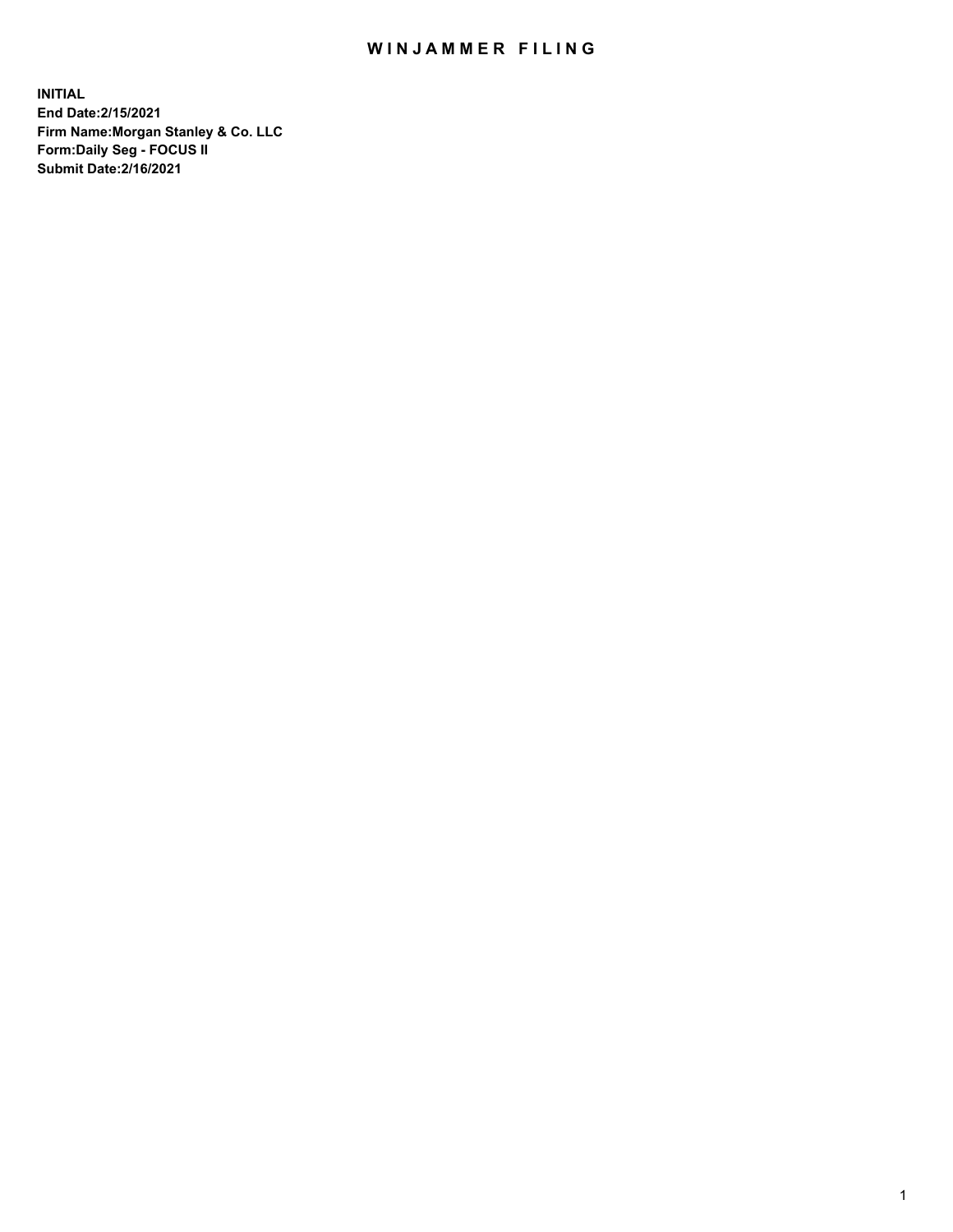**INITIAL End Date:2/15/2021 Firm Name:Morgan Stanley & Co. LLC Form:Daily Seg - FOCUS II Submit Date:2/16/2021 Daily Segregation - Cover Page**

| Name of Company                                                                                                                                                                                                                                                                                                                | <b>Morgan Stanley &amp; Co. LLC</b>                         |
|--------------------------------------------------------------------------------------------------------------------------------------------------------------------------------------------------------------------------------------------------------------------------------------------------------------------------------|-------------------------------------------------------------|
| <b>Contact Name</b>                                                                                                                                                                                                                                                                                                            | <b>Ikram Shah</b>                                           |
| <b>Contact Phone Number</b>                                                                                                                                                                                                                                                                                                    | 212-276-0963                                                |
| <b>Contact Email Address</b>                                                                                                                                                                                                                                                                                                   | Ikram.shah@morganstanley.com                                |
| FCM's Customer Segregated Funds Residual Interest Target (choose one):<br>a. Minimum dollar amount: ; or<br>b. Minimum percentage of customer segregated funds required:%; or<br>c. Dollar amount range between: and; or<br>d. Percentage range of customer segregated funds required between:% and%.                          | 235,000,000<br><u>0</u><br>0 <sub>0</sub><br>0 <sub>0</sub> |
| FCM's Customer Secured Amount Funds Residual Interest Target (choose one):<br>a. Minimum dollar amount: ; or<br>b. Minimum percentage of customer secured funds required:%; or<br>c. Dollar amount range between: and; or<br>d. Percentage range of customer secured funds required between:% and%.                            | 140,000,000<br><u>0</u><br>0 <sub>0</sub><br>0 <sub>0</sub> |
| FCM's Cleared Swaps Customer Collateral Residual Interest Target (choose one):<br>a. Minimum dollar amount: ; or<br>b. Minimum percentage of cleared swaps customer collateral required:% ; or<br>c. Dollar amount range between: and; or<br>d. Percentage range of cleared swaps customer collateral required between:% and%. | 92,000,000<br><u>0</u><br><u>00</u><br>00                   |

Attach supporting documents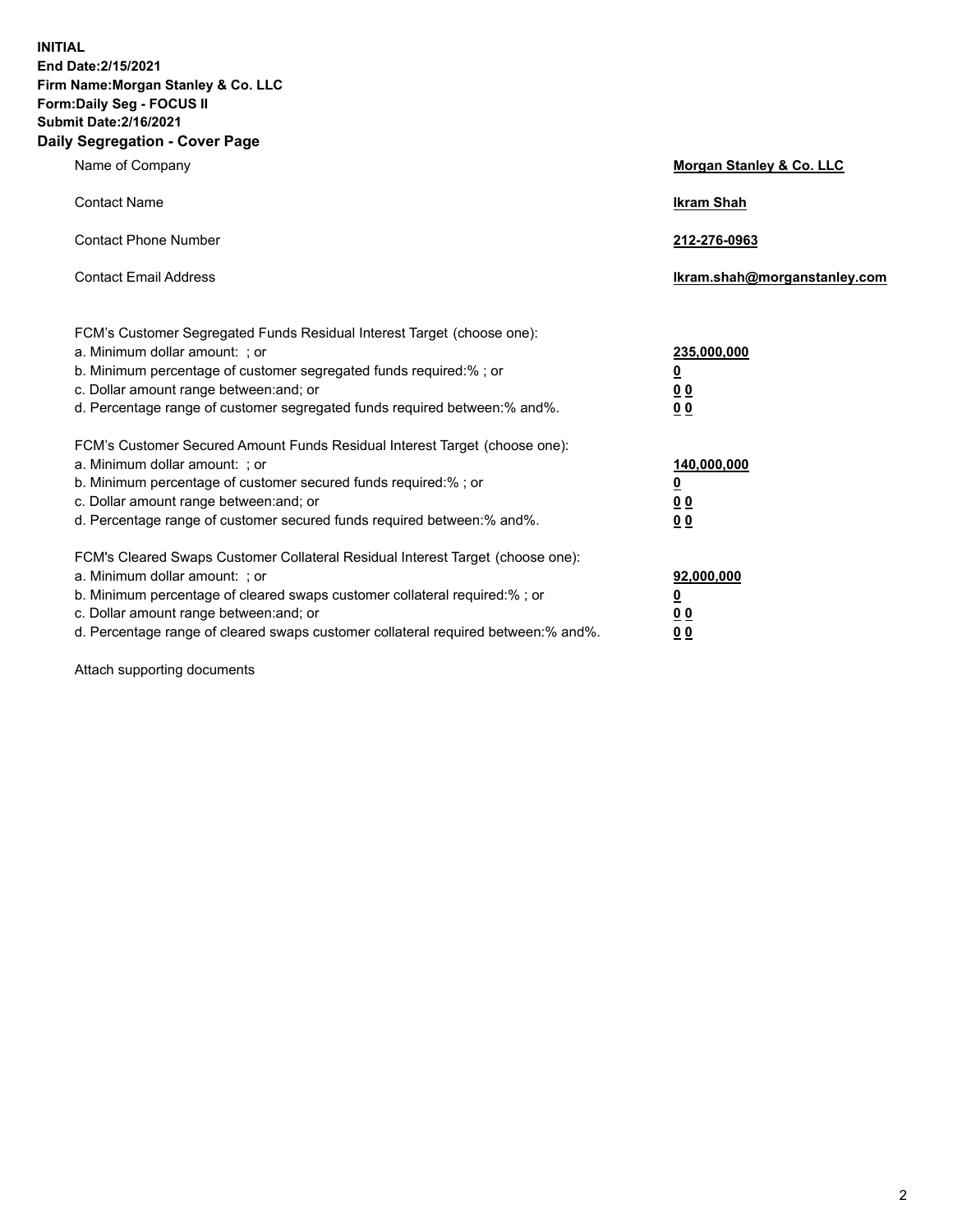## **INITIAL End Date:2/15/2021 Firm Name:Morgan Stanley & Co. LLC Form:Daily Seg - FOCUS II Submit Date:2/16/2021**

## **Daily Segregation - Secured Amounts**

Foreign Futures and Foreign Options Secured Amounts Amount required to be set aside pursuant to law, rule or regulation of a foreign government or a rule of a self-regulatory organization authorized thereunder 1. Net ledger balance - Foreign Futures and Foreign Option Trading - All Customers A. Cash **4,329,463,561** [7315] B. Securities (at market) **2,311,975,649** [7317] 2. Net unrealized profit (loss) in open futures contracts traded on a foreign board of trade **978,710,426** [7325] 3. Exchange traded options a. Market value of open option contracts purchased on a foreign board of trade **19,512,966** [7335] b. Market value of open contracts granted (sold) on a foreign board of trade **-19,199,551** [7337] 4. Net equity (deficit) (add lines 1. 2. and 3.) **7,620,463,051** [7345] 5. Account liquidating to a deficit and account with a debit balances - gross amount **112,009,268** [7351] Less: amount offset by customer owned securities **-111,635,690** [7352] **373,578** [7354] 6. Amount required to be set aside as the secured amount - Net Liquidating Equity Method (add lines 4 and 5) 7. Greater of amount required to be set aside pursuant to foreign jurisdiction (above) or line 6. FUNDS DEPOSITED IN SEPARATE REGULATION 30.7 ACCOUNTS 1. Cash in banks A. Banks located in the United States **566,753,440** [7500] B. Other banks qualified under Regulation 30.7 **825,315,975** [7520] **1,392,069,415** 2. Securities A. In safekeeping with banks located in the United States **412,565,854** [7540] B. In safekeeping with other banks qualified under Regulation 30.7 **22,475,411** [7560] **435,041,265** 3. Equities with registered futures commission merchants A. Cash **22,533,169** [7580] B. Securities **0** [7590] C. Unrealized gain (loss) on open futures contracts **1,175,195** [7600] D. Value of long option contracts **0** [7610] E. Value of short option contracts **0** [7615] **23,708,364** [7620] 4. Amounts held by clearing organizations of foreign boards of trade A. Cash **0** [7640] B. Securities **0** [7650] C. Amount due to (from) clearing organization - daily variation **0** [7660] D. Value of long option contracts **0** [7670] E. Value of short option contracts **0** [7675] **0** [7680] 5. Amounts held by members of foreign boards of trade A. Cash **3,130,668,774** [7700] B. Securities **1,876,934,384** [7710] C. Unrealized gain (loss) on open futures contracts **977,535,231** [7720] D. Value of long option contracts **19,512,966** [7730] E. Value of short option contracts **-19,199,551** [7735] **5,985,451,804** 6. Amounts with other depositories designated by a foreign board of trade **0** [7760] 7. Segregated funds on hand **0** [7765] 8. Total funds in separate section 30.7 accounts **7,836,270,848** [7770] 9. Excess (deficiency) Set Aside for Secured Amount (subtract line 7 Secured Statement

Page 1 from Line 8) 10. Management Target Amount for Excess funds in separate section 30.7 accounts **140,000,000** [7780]

11. Excess (deficiency) funds in separate 30.7 accounts over (under) Management Target **75,434,219** [7785]

**0** [7305]

**7,620,836,629** [7355]

## **7,620,836,629** [7360]

[7530]

[7570]

[7740] **215,434,219** [7380]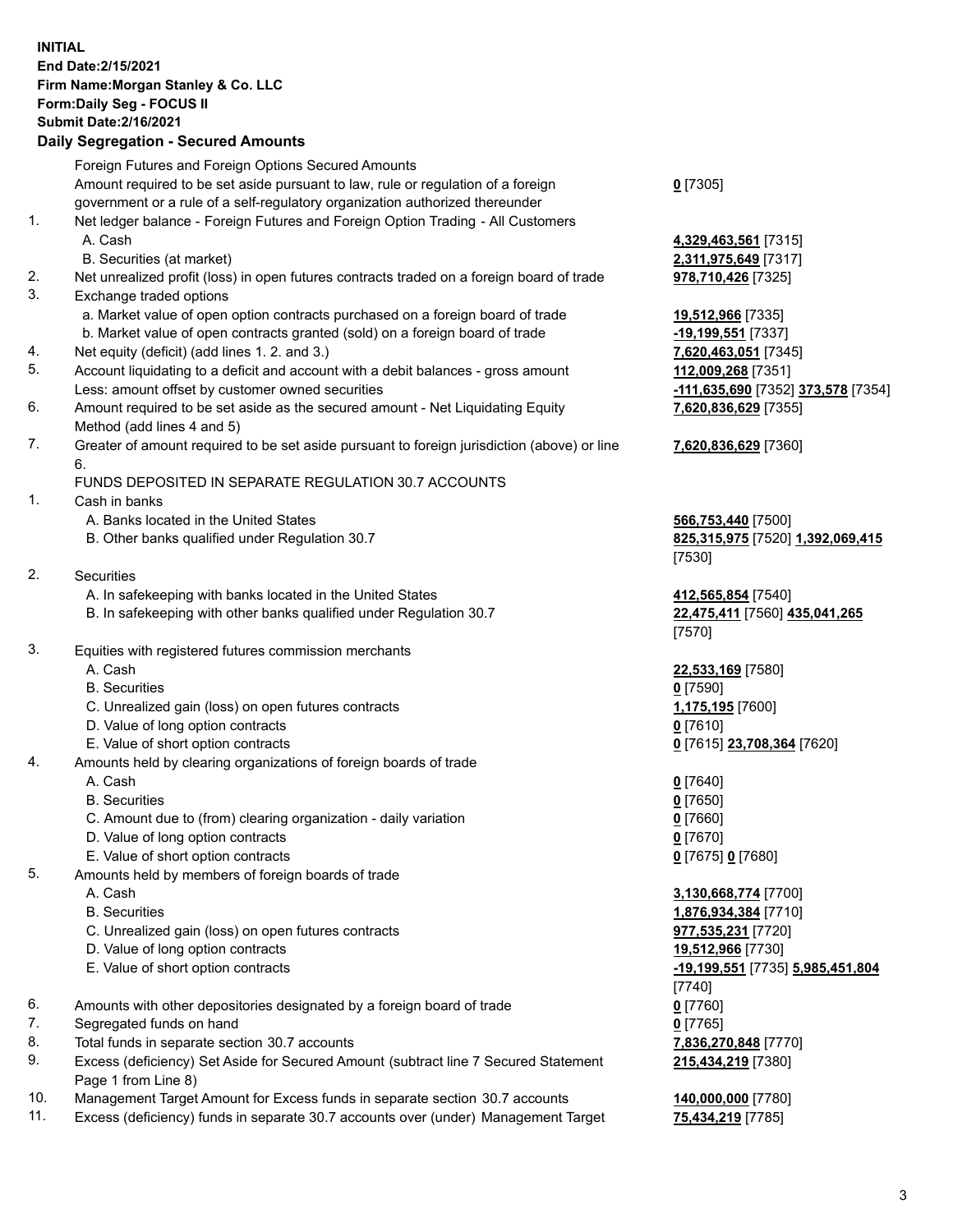**INITIAL End Date:2/15/2021 Firm Name:Morgan Stanley & Co. LLC Form:Daily Seg - FOCUS II Submit Date:2/16/2021 Daily Segregation - Segregation Statement** SEGREGATION REQUIREMENTS(Section 4d(2) of the CEAct) 1. Net ledger balance A. Cash **15,760,846,339** [7010] B. Securities (at market) **8,556,552,616** [7020] 2. Net unrealized profit (loss) in open futures contracts traded on a contract market **1,224,475,050** [7030] 3. Exchange traded options A. Add market value of open option contracts purchased on a contract market **646,296,856** [7032] B. Deduct market value of open option contracts granted (sold) on a contract market **-384,395,704** [7033] 4. Net equity (deficit) (add lines 1, 2 and 3) **25,803,775,157** [7040] 5. Accounts liquidating to a deficit and accounts with debit balances - gross amount **768,818,470** [7045] Less: amount offset by customer securities **-547,053,103** [7047] **221,765,367** [7050] 6. Amount required to be segregated (add lines 4 and 5) **26,025,540,524** [7060] FUNDS IN SEGREGATED ACCOUNTS 7. Deposited in segregated funds bank accounts A. Cash **4,390,414,948** [7070] B. Securities representing investments of customers' funds (at market) **0** [7080] C. Securities held for particular customers or option customers in lieu of cash (at market) **1,053,725,448** [7090] 8. Margins on deposit with derivatives clearing organizations of contract markets A. Cash **13,129,869,778** [7100] B. Securities representing investments of customers' funds (at market) **0** [7110] C. Securities held for particular customers or option customers in lieu of cash (at market) **7,502,827,168** [7120] 9. Net settlement from (to) derivatives clearing organizations of contract markets **-23,144,053** [7130] 10. Exchange traded options A. Value of open long option contracts **646,296,856** [7132] B. Value of open short option contracts **-384,395,704** [7133] 11. Net equities with other FCMs A. Net liquidating equity **9,476,174** [7140] B. Securities representing investments of customers' funds (at market) **0** [7160] C. Securities held for particular customers or option customers in lieu of cash (at market) **0** [7170] 12. Segregated funds on hand **0** [7150] 13. Total amount in segregation (add lines 7 through 12) **26,325,070,615** [7180] 14. Excess (deficiency) funds in segregation (subtract line 6 from line 13) **299,530,091** [7190]

- 15. Management Target Amount for Excess funds in segregation **235,000,000** [7194]
- 16. Excess (deficiency) funds in segregation over (under) Management Target Amount Excess

**64,530,091** [7198]